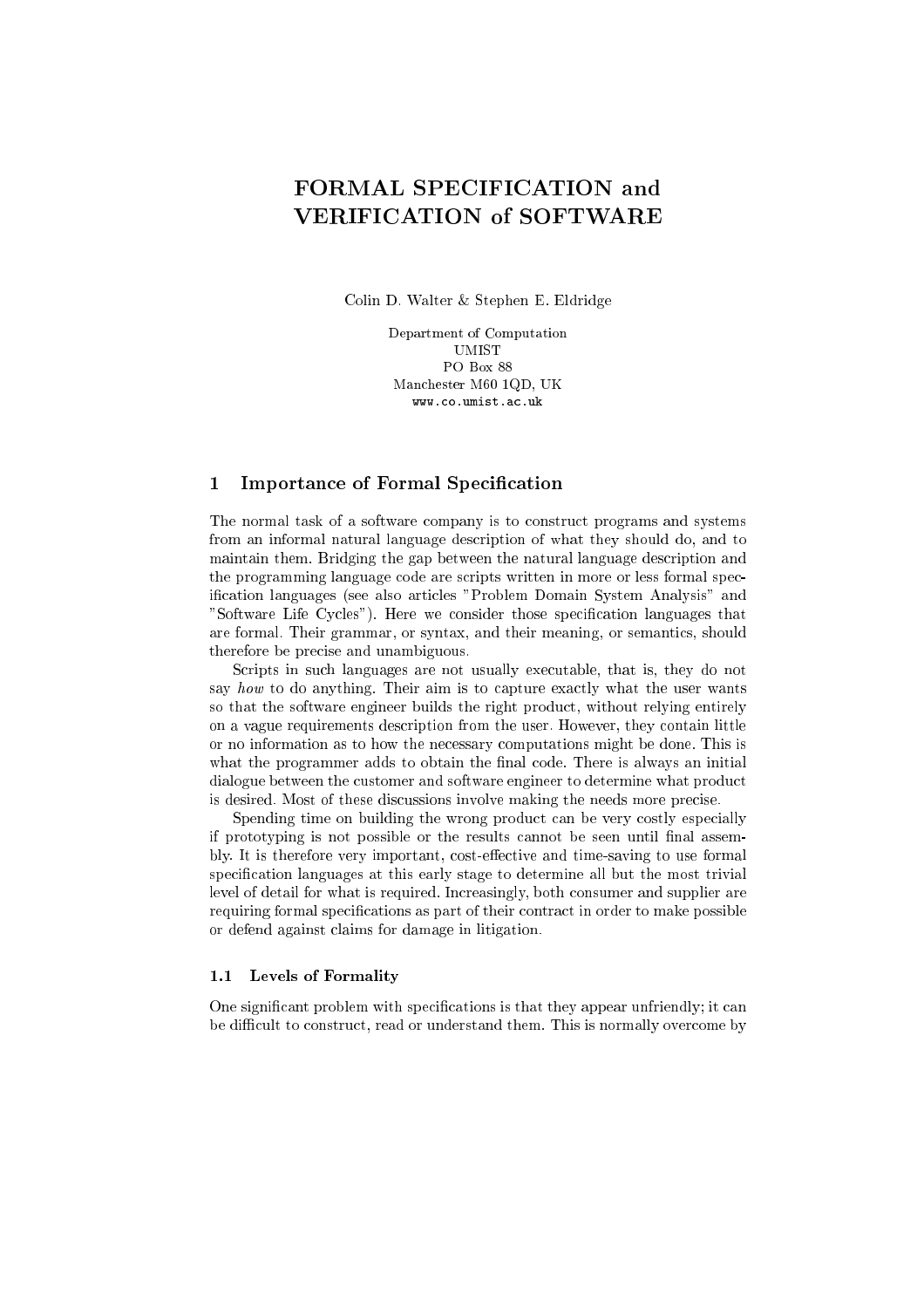having a hierarchy of levels of detail and formality, in which the initial informal description is moulded into the final formal specification over several intermediate stages, and de
omposed into modules small enough to be fully omprehended. All those different levels are kept together as documentation for the code, and would be read in increasing order of formality and detail as introduction to aid comprehension of the end product. Thus, specifications are developed like software using normal engineering techniques such as stepwise refinement and top-down design. Indeed, both specification and software need to be produced simultaneously, the first documenting the second, for the specification to be of any practical use in maintenance or verification.

#### 1.2 Levels of Cost

Another apparent problem with writing a formal specification is the cost. Although specification languages are no more complicated than programming languages, unfamiliarity with their apparently more abstra
t notions makes software engineers reluctant to tackle specification, and so experts may need to be used. Verification is more difficult, but that is a different subject, requiring the production of a formal specification first. There are many shortcuts avoiding expense. In parti
ular, there is often no need to spe
ify everything fully: the lowest level procedures might not require specifications distinct from their code, and many variables may not be sufficiently important to require precise definitions. Indeed, specification of any part of a piece of software is perhaps only justified when the product is going to be widely or frequently used, has safety-critical applications, malfunction has severe financial implications, or continuous maintenance is expected, i.e. wherever the need for correct code justifies the extra cost.

### <sup>2</sup> Basi Terminology

Specification has a number of purposes. In decreasing order of usage this includes construction, maintenance and verification. For each of these, the level of specification needed to document code is very similar. Initially one needs pre- and post-conditions written in predicate logic. If we call these  $P$  and  $Q$  respectively, and construct code  $C$  to meet this specification, then we may write

$$
\{P\} \ C \ \{Q\}
$$

where  $\{\}$  are the comment brackets for the programming language. This means that if the initial data satisfies  $P$  and  $C$  is executed successfully, then the final data satisfies  $Q$ . In this case we say  $C$  satisfies the given specification or that it is **partially correct**. There is no claim that the code will terminate or will do so without raising an ex
eption, but if it always does for initial data satisfying the pre-condition, then it is said to be **totally correct**.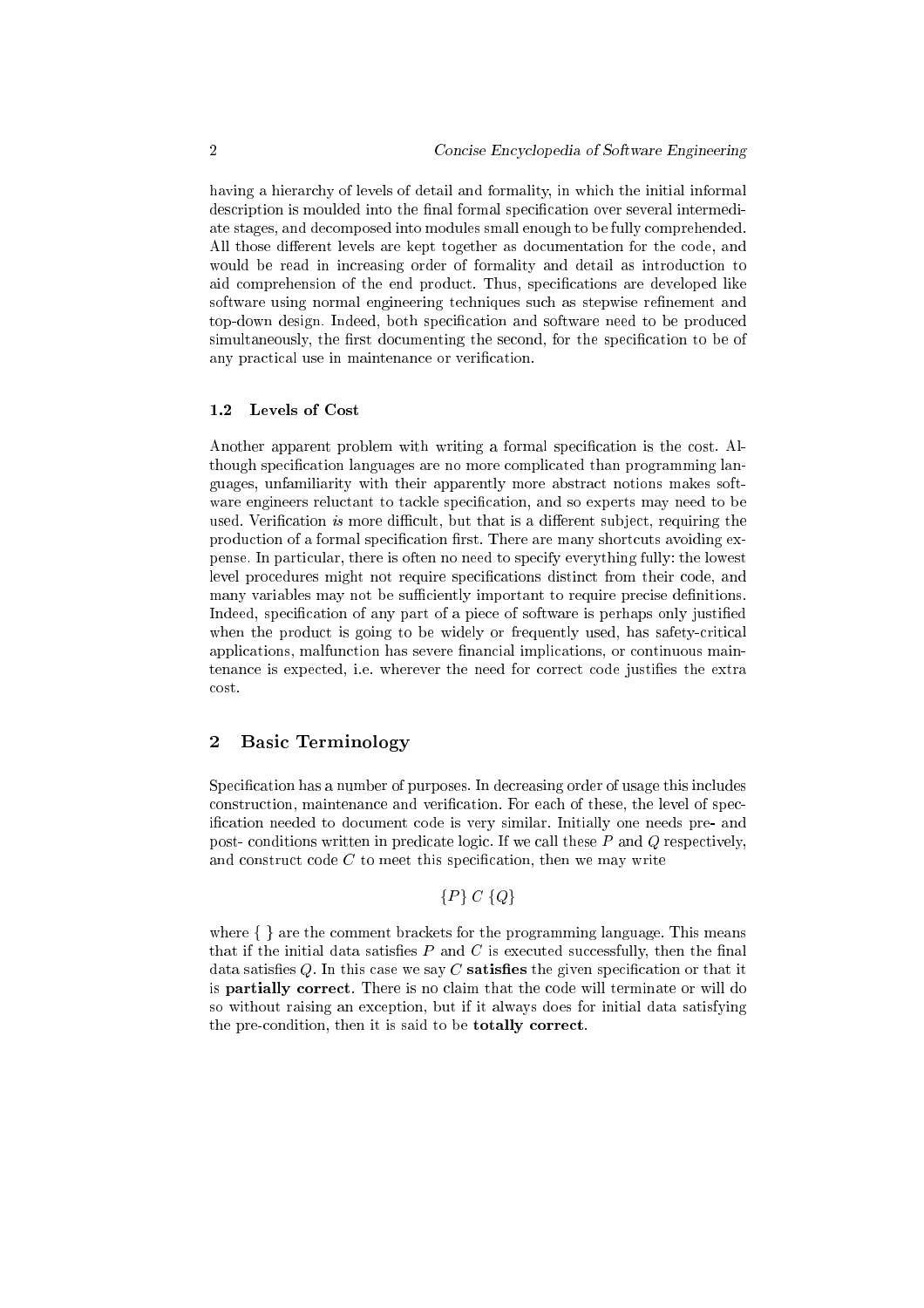At any point within some ode we an insert a predi
ate formula, usually written within comment brackets. Thus, the property  $P$  between sections of  $code C$  and  $D$  in

#### $C \{P\} D$

is called an **assertion**. It is something that is expected to be true of the data whenever control passes that point during execution. Within certain restrictions, such as avoiding unbounded quantification, it might be possible during run-time to evaluate P. This can be especially valuable when debugging because it can give mu
h more information than strong typing, and an enable errors to be dis
overed mu
h loser to their origin.

#### <sup>3</sup> Programming Language Semanti
s

#### $3.1$ **Assignment**

Specifications should enable us to write correct code, but this is only possible if we know what the various onstru
ts in the programming language are supposed to do – they need specifying. Imperative programming is based on what the assignment statement does, namely,

$$
\{Q(x/t)\} \quad x := t \quad \{Q\} \tag{assignment}
$$

(The notation of the preondition is explained in the next paragraph.) In terms of manipulating numbers in a ma
hine, this ode states that the value of the expression t is to be assigned to the variable x. However, in terms of the properties of the data held in the machine, its specification declares that in order to obtain property  $Q$  for the data immediately after its execution we need the data to satisfy property  $Q(x/t)$  immediately before its execution.

The precise meaning of  $Q(x/t)$  in the above axiomatic definition of assignment is not important here. Roughly speaking, it is a slightly altered version of the formula  $Q$  in which every so-called "free" occurrence of x has been replaced by t. An occurrence of x is **bound** if it is in a subformula of  $Q$  with the form  $\forall x Q_1$  or  $\exists x Q_1$ , where  $\forall$  and  $\exists$  are the usual quantifiers "for all" and "there exists". Occurrences which are not bound by a quantifier are free. However, the formation of  $Q(x/t)$  may also involve renaming some bound variables in order to prevent confusion between occurrences of variables introduced into Q by the substitution and those already associated to the quantifiers appearing in Q.

The definition of assignment is an axiom scheme in the proof system we would use to verify any imperative code. From it we can deduce the partial correctness of, for example,

$$
\{True\} \ \ x := 2 \ \ \{x = 2\}.
$$

This statement claims that any input satisfying the empty condition  $True$  (i.e. no restriction on the input) will, after execution of  $x := 2$ , produce data satisfying  $x = 2$ . This is certainly what we would expect the code to do. To prove it,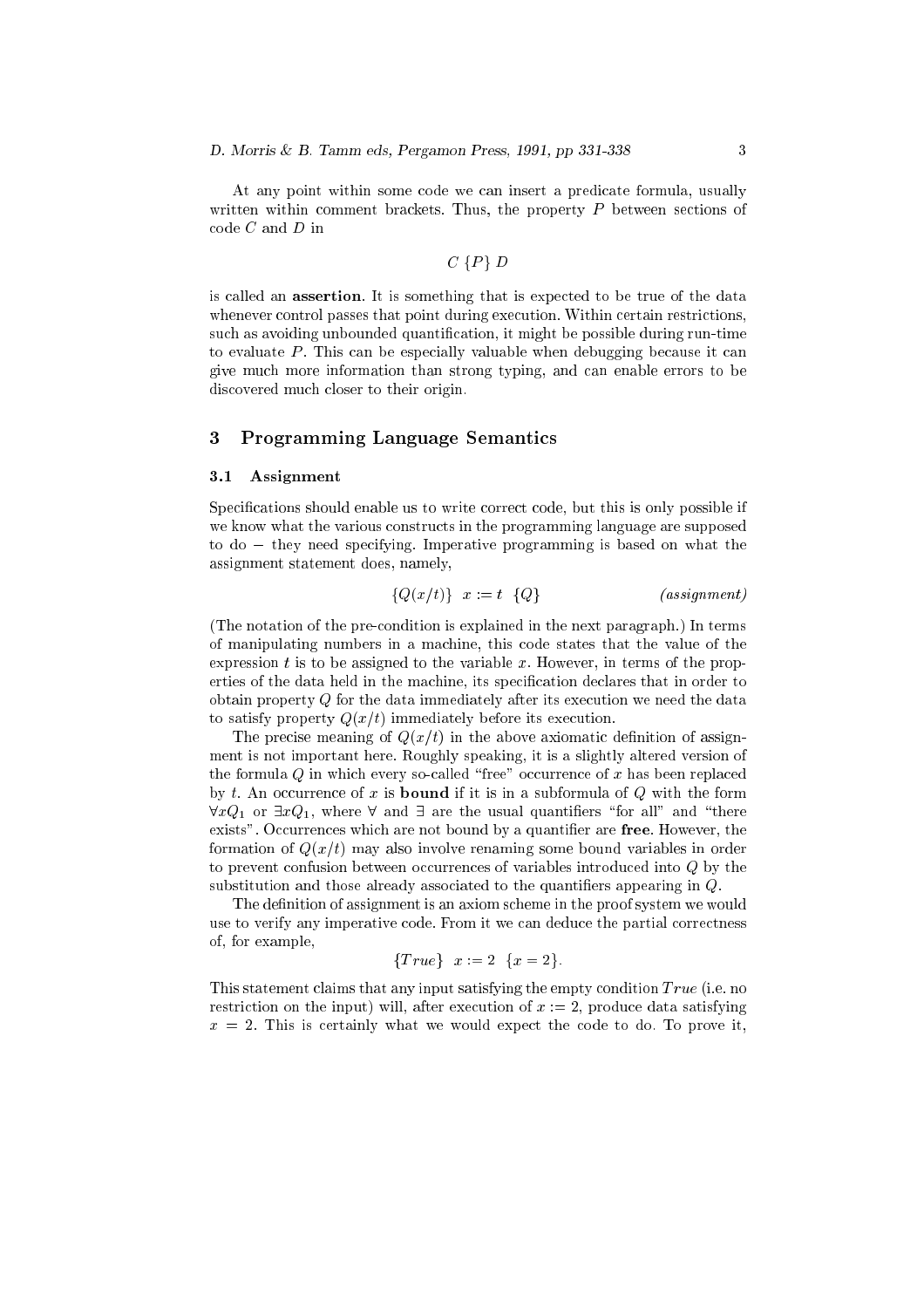the assignment rule is applied. The preondition whi
h yields the desired post condition  $x = 2$  is obtained by replacing free occurrences of x by 2. This gives  $2 = 2$ , which is equivalent to *True*. So the specified code  $\{True\} x := 2 \{x = 2\}$ is partially correct. A proof of total correctness is straightforward here because the expression 2 on the right side can certainly be computed on any machine without run-time errors or non-termination, and assignment of the result to memory should not ause problems.

#### 3.2 Verification Conditions

The equivalence of  $2 = 2$  to True really just needed a proof of the implication True  $\rightarrow$  2 = 2. In general, our specification provides a pre-condition P to the code, but partial verification, as above, generates a **weakest** pre-condition  $F$  . In effect  $\boldsymbol{r}_-$  describes the widest set of input for which the code will produce output with the desired properties. So we are left with a formula  $P \to P'$  which needs to be proved. Thus, the need to prove pure predicate formulae arises naturally in program verification, and is the point where theorem provers are required.

#### 3.3 Sequen
ing and Bran
hing

The other basic components of programming languages are sequencing, branching and looping. Each is constructed from smaller sections of code. If these subsections are known to satisfy particular specifications, then a specification for the whole construct can be deduced using an **inference rule**. For example, writing the list of hypotheses above a line, and the consequence below, we have the sequen
ing rule

$$
\frac{\{P\} C \{Q\}, \{Q\} D \{R\}}{\{P\} C \, ; \, D \{R\}}
$$
\n(sequencing)

The two hypotheses above the line say we start with the assumptions (i) that if computation starts with data satisfying  $P$  and executes  $C$  successfully then  $Q$ will hold, and (ii) that if computation starts with data satisfying  $Q$  and executes D successfully then R will hold. Clearly, if we start with data satisfying  $P$ , and then successively and successfully execute first  $C$ , so that  $Q$  holds, and then  $D$ , then the output data will satisfy  $R$ . This is what is claimed by the conclusion given below the line.

Branching can be defined axiomatically in a similar fashion:

$$
\frac{\{P\} C \{Q\}, \{R\} D \{Q\}}{\{(P\&B) \text{ or } (R \& not B)\} \quad \text{if } B \text{ then } C \text{ else } D \quad \{Q\}} \qquad \text{(branching)}
$$

In this case, the output from executing  $C$  or  $D$  is assumed to be  $Q$ , given input data with properties  $P$  and  $R$  respectively. The conclusion of the rule is that  $(P\&B)$  or  $(R \& not B)$  is the pre-condition required for the conditional statement to give output satisfying  $Q$ . This formula involves the logical operators  $\&$ , or and not which are identical to the Boolean operators found in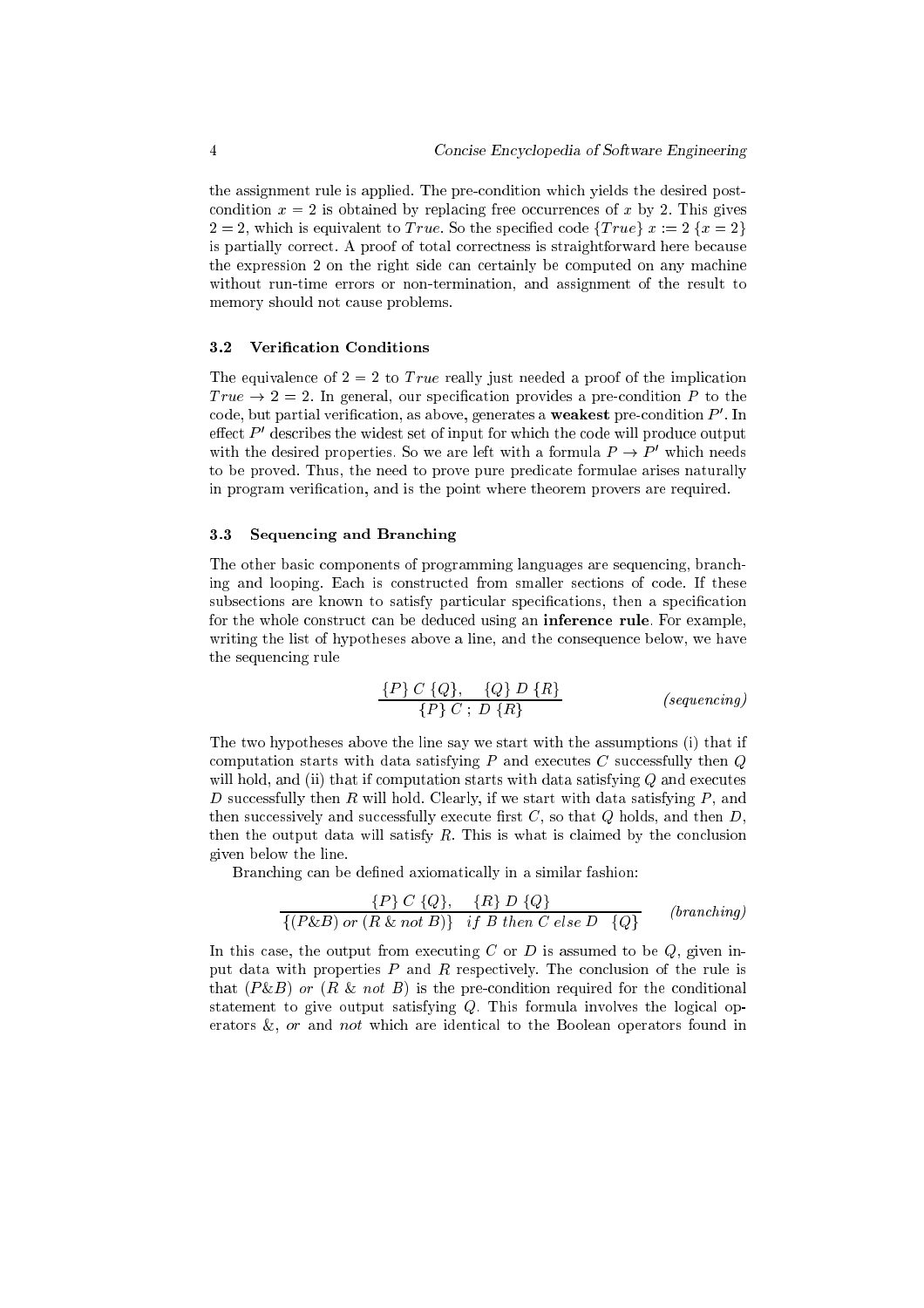the programming language itself. The Boolean expression  $B$  is, of course, a respectable formula of predicate calculus. As observed in the assignment example with  $True \rightarrow 2 = 2$  the apparently complicated pre-condition can often be simplified substantially.

#### 3.4 Repetition

Repetition is the most interesting construct as far as verification is concerned. Its axiomatic specification is this:

$$
\frac{\{P\} \ C \ \{P\}}{\{P\} \ \text{while } B \ \text{do } C \quad \{P \ \& \ \text{not } B\}} \qquad \qquad \text{(looping)}
$$

It is really not at all obvious that this rule is the slightest bit helpful! Above the line, the hypothesis about what  $C$  does seems to say very little: execution of C does not do anything to the property  $P$  of the data. Worse still, the loop itself seems to do little more: the output data fails to satisfy  $B$ , but at least still satisfies  $P$ , as it did before. The key to seeing the usefulness of the rule is that not B provides information that allows  $P \& not B$  to release the properties we want. This is illustrated in the procedure Add below.

However, the major difficulty of this rule in verification is that knowledge of the formula  $P \& not B$  does not enable the formula  $P$  to be deduced. The problem is that the formula  $P \& not B$  is not provided syntactically separated conveniently into components  $P$  and  $B$ , but as a *semantically* equivalent formula. Thus,  $(P' \& not B) \& not B$  is semantically equivalent to P' & not B, but syntactically we could extract either  $P$   $\alpha$  *not B* or  $P$  as the formula  $P$ . We annot know what formula to pi
k for P without help from the programmer. The formula  $P$  is called a **loop invariant**, and in it the programmer needs to state the umulative properties he intends the loop to have a
hieved at the end of a typi
al iteration.

Further constructs can be specified in a similar manner to obtain the full axiomatic semantics of the language. Procedure and function calls are complicated by such things as various parameter passing mechanisms, side effects, lazy or eager evaluation, and order of evaluation of expressions and parameters. This clearly requires a deeper treatment than can be given here. For this, the interested reader is referred to  $[2]$  or  $[3]$ .

## <sup>4</sup> Programming Example

#### Informal Description & Code  $4.1$

Let us look at an example in Pascal, starting with a brief semi-formal description of the notation and an idea of the specification. This forms the bridge between the formal specification, which is presented by annotating the code, and an informal requirements description. It should explain both the code and its specification.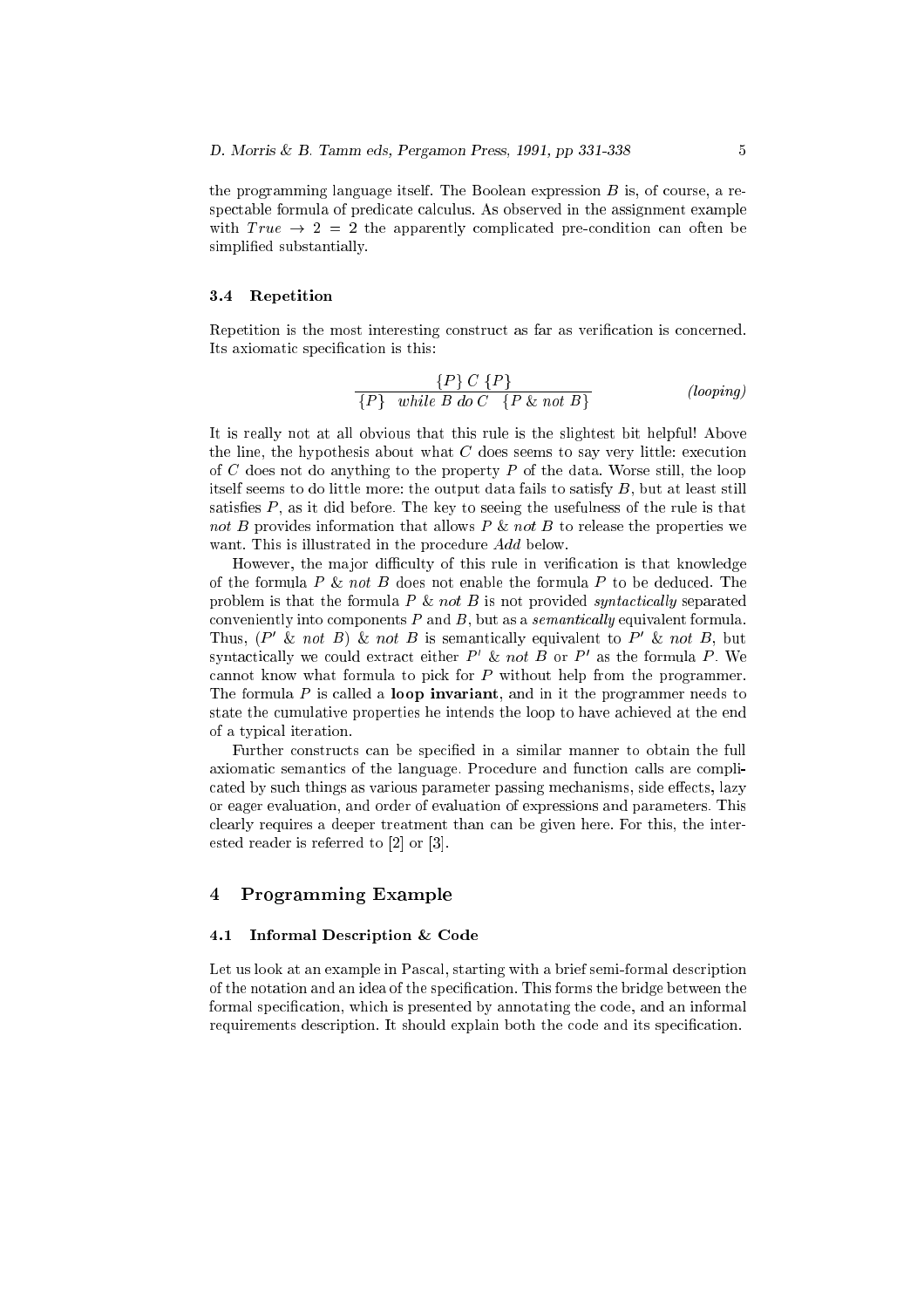The main data structure of the program segment given below is  $Register =$ Array [Index] of Bit. It is used to hold the bits of numbers written in binary notation. So the bit element  $A[t]$  of the array  $A$  :  ${\mathcal{H}}{eq}\iota {\mathcal{S}}{\mathcal{E}}{t}$  is the coefficient of  $Z^*$  in the number held in A. Hence the value of the number in A is  $\sum_{i=0}^{MaxImage} A[i] \times 2^i$ , which will also be written as A.

Part way through the hand calculation of the sum of two numbers, the sum of the numbers represented by the first few digits has been found. The procedure Add here mimics this, and so it is useful to define  $A_I$  to be the value of the  $\sum_{i=0}^{I} A[i] \times 2^{i}$ . The number represented by taking no bits at all is 0, and so we number in the first  $I+1$  bits, those with indices from 0 up to I. So we take  $A_I =$ have  $A_{-1} = 0$ . In this notation the value of A is  $A_{MaxIndex}$  since the array has a maximum index value of  $MaxIndex$ . The largest Register value possible is given by an array in which every bit is 1. If we call this  $MaxReg$ , then  $MaxReg[i] = 1$ for each *i* : *Index*. It represents the number  $MaxReg = 2^{MaxIndex+1} - 1$ .

The procedure below is to output an overflow condition when the sum of the inputs is greater than  $MaxReg$  and otherwise output the sum  $In1+In2$  of the inputs. The addition is done bit-wise as in a simple hardware adder or as in a hand calculation, with the same definition of carries. (Here the latter analogy is slightly more appropriate as the bit values are expressed in terms of mathemati
al fun
tions rather than logi gates.)

```
Const MaxIndex = 31;
Type Index = 0..MaxIndex ;
       IndexPlus1 = 0. . MaxIndex+1;Bit
                     = 0.1;
       Register = Array[Index] of Bit ;Pro
edure Add(In1,In2 : Register ;
                Var SumOut : Register; Var Overflow : Bit) ;
{ Write only: SumOut, Overflow }
{ Pre-Add: True }
{ Post-Add: (In1+In2 \leq \text{MaxReg } \leftrightarrow \text{Overflow} = 0\leftrightarrow SumOut = In1+In2 }
Var I : IndexPlus1 ;
    Carry : Bit ;
Begin { Add }
    I \qquad := 0Carry := 0 ;
    While I <= MaxIndex do
    Begin
         SumOut[I] := (Carry + In1[I] + In2[I]) mod 2 ;Carry := (Carry + In1[I] + In2[I]) div 2;
         \mathsf{T}:= Succ(I)
         {\mathfrak t} (InI_{\mathfrak{l}-1}+ InZ_{\mathfrak{l}-1} = SumUu{\mathfrak v}_{\mathfrak{l}-1}+ Carry*Z ) &
                                          (0 < I < MaxIndex+1) }
    Find:End ;
     Overflow := Carry
```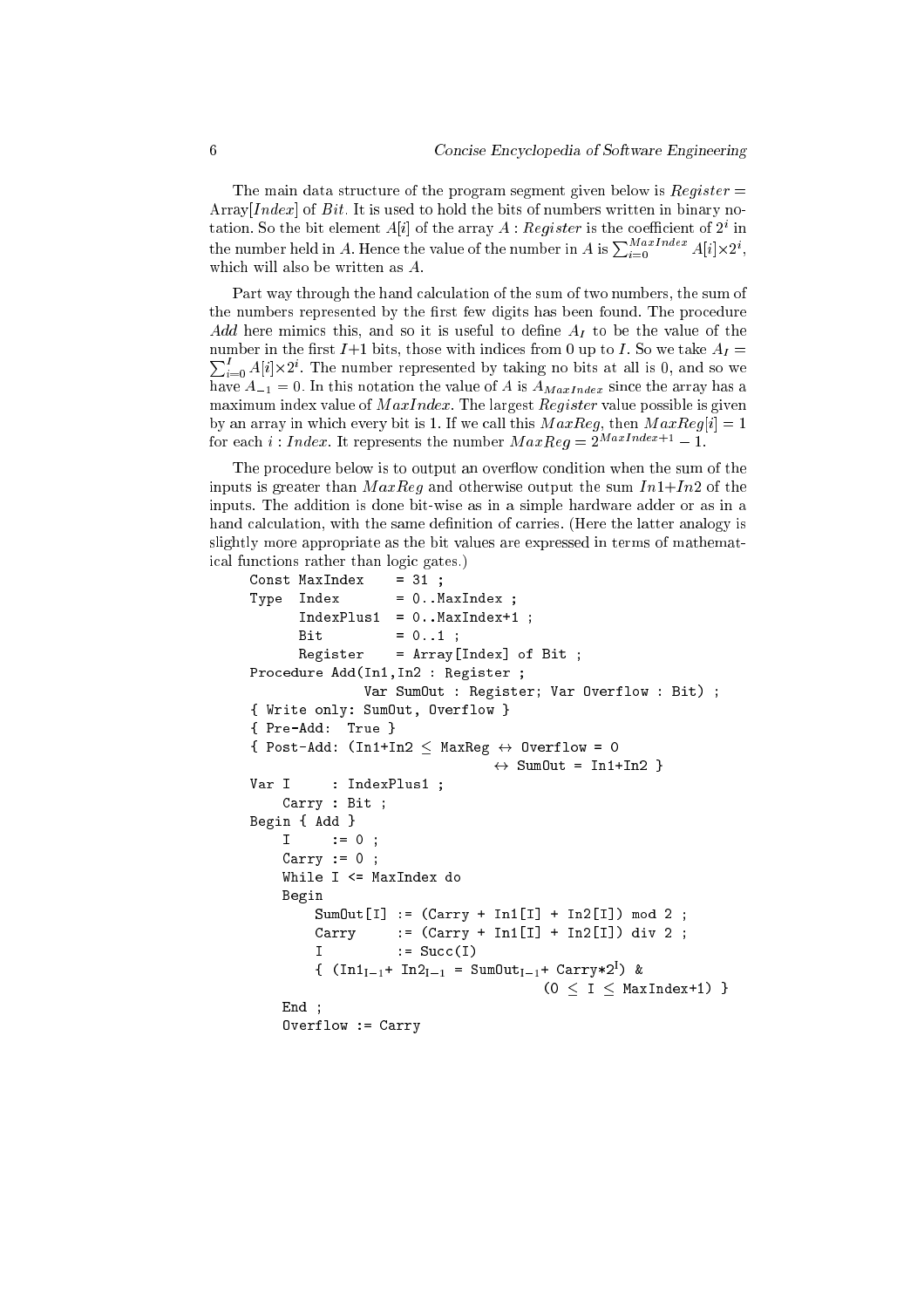End ; { Add }

#### $4.2$ The Specification

As in this example, code should contain in-line the formal specification. This includes, first of all, against each type declaration, data invariants which are properties expe
ted to hold for all variables of that type. There are no restri
tions for the types used here, but examples of this are given below where we des
ribe some specification languages. Next, pre- and post-conditions for the procedure need to be given in the pro
edure heading. These are of the kind des
ribed at the beginning of this arti
le, and refer to the fun
tional properties of the body of the pro
edure.

Also in the heading there should be information about any use made of variables global to the procedure. Lists of those variables whose values are accessed or updated must be provided. This enables one to deduce the following. If  $P$  is a property which holds before a call to the procedure and  $P$  contains no free occurrences of any global variables which are updated, then P will still hold after execution of the call. In other words, property  $P$  will hold after the procedure call if it held beforehand and none of its free variables has had its value hanged. The onsequen
e of in
luding these lists is that pre- and postonditions for pro
edures can be made simpler because they do not need to include such properties. Indeed, the postondition need only des
ribe what hanges have been made to variables which are updated, that is, those in the *write* lists.

With the detail in the heading fixed, the programmer can complete the code. This construction demands that he or she decides how the addition is to be done, and, in particular, what needs to have been achieved at the end of each iteration of the loop. This is inserted in the ode as an assertion, whi
h, in this spe
i instance is called a **loop invariant** and is the property named  $P$  which we use when applying the looping inference rule above to verify the code. It contains algorithmic information which a program verifier cannot be expected to deduce.

In the procedure *Add*, there is one loop invariant, namely,

$$
(In1_{I-1} + In2_{I-1} = SumOut_{I-1} + Carry * 2I)
$$
 &  $(0 \le I \le MaxIndex+1)$ 

The loop inferen
e rule states that at the end of the loop this property holds together with not B where B is the Boolean condition in the loop. Since not B is  $I > \text{MaxIndex}$  and the loop invariant gives  $I < \text{MaxIndex}+1$ , it is easy to deduce  $I = \text{MaxIndex}+1$ . Substituting this value into the loop invariant yields  $In1_{MaxIndex} + In2_{MaxIndex} = SumOutMaxIndex} + Carry * 2^{\bar{M}axIndex+1}$  at the end of the loop, that is,

$$
In1 + In2 = SumOut + Carru * 2^{MaxIndex+1}
$$

This illustrates how the rule for loops really does produ
e something useful.

It is the pre- and post- onditions and loop invariants whi
h are essential to enable automatic program verification, for human understanding of the code, and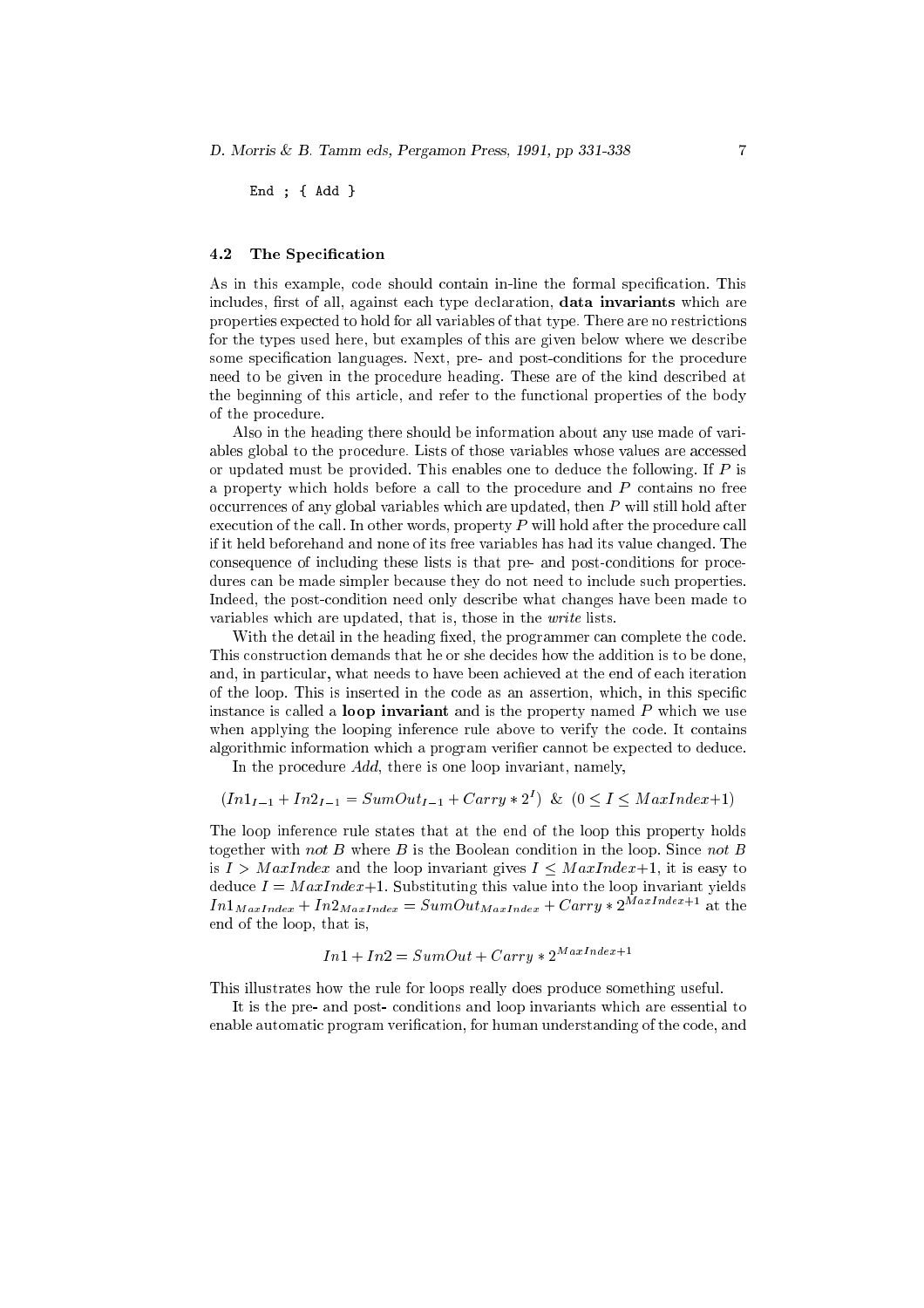for maintenance purposes. However, the informal specification was also useful, making it easier to understand the formal one which documents the code, and being fairly important to the understanding of the ode.

#### 4.3 Partial Verification

A program verification tool starts with the post-condition, applies the inference rules and axioms as above which define program constructs, and makes use of loop invariants to deduce the weakest pre-condition, say Q, which the initial data has to satisfy. This may not match the pre-condition  $P$  supplied in the specification. Clearly, to complete the proof we need  $P \rightarrow Q$  to hold initially. This is called a verification condition, and is a pure predicate calculus formula. We had the example  $2 = 2 \rightarrow True$  above. Verification conditions arise in parti
ular at points where assertions have to be supplied. Consider loops as an example. To prove the loop against its specification, the verifier must first prove the hypothesis in the looping rule and then apply that rule to conclude the loop is correct. In proving this hypothesis, the supplied loop invariant  $P$  is used as the post-condition on the loop body, and the verifier deduces the weakest precondition  $Q$ . This may not coincide with the pre-condition, also  $P$ , required by the inference rule for loops. In such a case,  $P \to Q$  would need to be proved in order to show that input satisfying  $P$  will indeed satisfy the pre-condition  $Q$ .

Total verification of the example above requires a proof that everything terminates properly. Assuming that the range of implemented integers in
ludes the values of  $MaxIndex+1$  and 3, it is fairly straightforward to check that everything respects the type restrictions, including all intermediate calculations. So the only possible source of improper termination would be if the **while** loop were infinite. Normally, to prove termination of loops we need to exhibit a function of the data with ertain properties in respe
t of its values at the end of ea
h iteration. The function needs to reach an acceptable value in a finite number of steps. With real number computing, this function might be an estimate of error, which we must show tends to zero so that it is eventually small enough. In discrete computing, as here, the function is often a monotonically decreasing natural number valued function. Thus, in the example, the function  $MaxIndex+1-I$ decreases strictly on each iteration, is initially positive, and is always at least 0 (by the type constraints, which ought to have been checked). As the number of values that the fun
tion an have is at most one more than its initial value, there are at most that number of iterations of the loop: a finite number. So the ode terminates properly.

Further detail about specification of languages and programs and their verification is to be found in references  $[1]$ ,  $[2]$ ,  $[3]$  and  $[6]$ .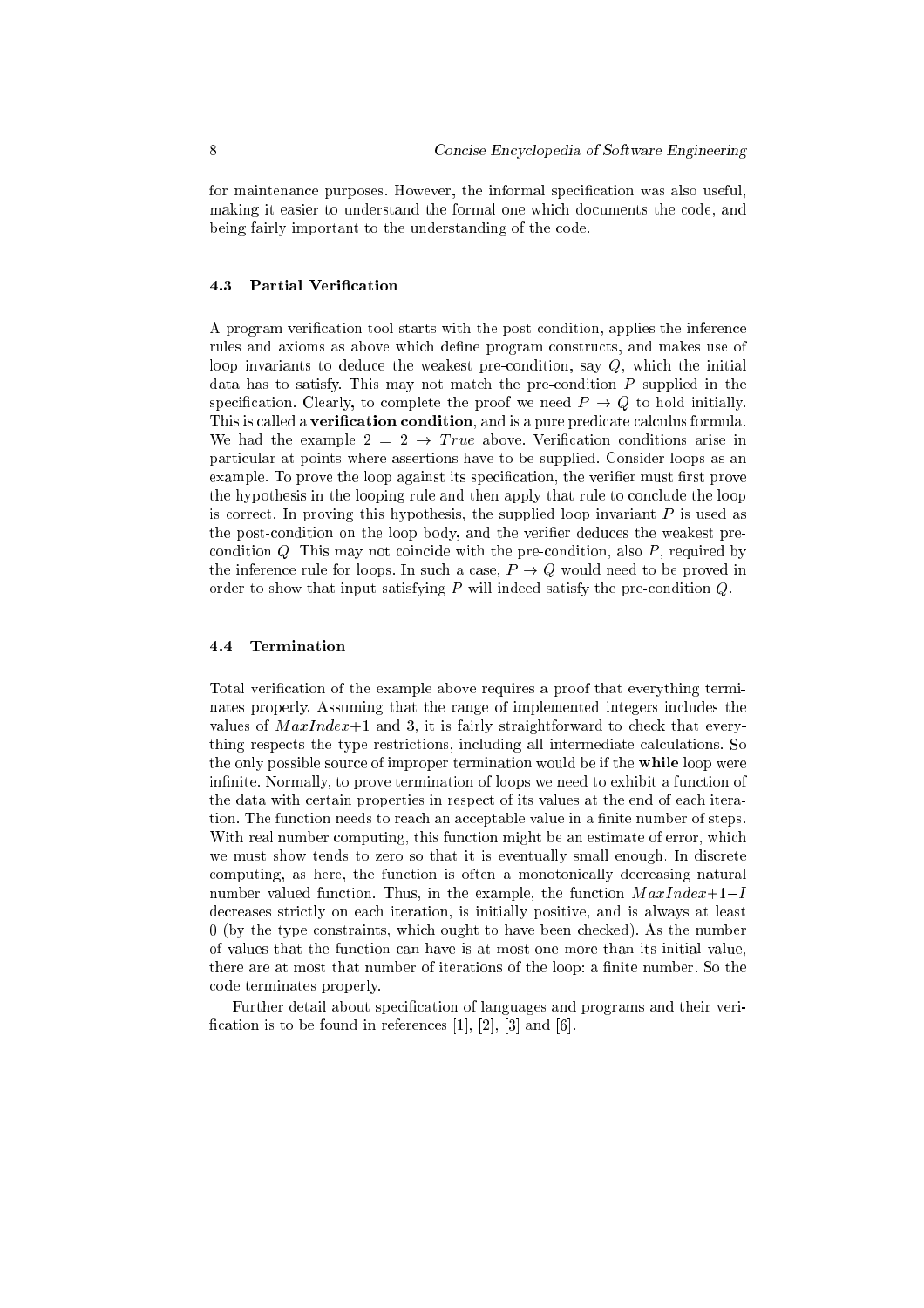### 5 Specification Languages

There is much more to verification than the total correctness considered so far. Two specification languages, Z and VDM, provide notation which makes easy a systematic treatment of further aspects.

Specifications of operations in VDM, and in the similar specification method Z, make use of a state which, in terms of Pascal, may be thought of as the set of values of the global variables whi
h our operations or pro
edures may use. This is often expressed by saying that VDM and Z are **model-oriented** approaches, meaning that their specifications define operations by their effect on external variables from a state. This requires

- 1. definition of the set of states
- 2. definition of the initial state $(s)$
- 3. specification of implementable operations whose external variables are parts of the state.

We shall give an example, which will also serve to show what kind of notation is used. It concerns the storage manager of an operating system. The manager must asso
iate ea
h available blo
k of storage with its user.

### 5.1 Example in VDM: The Specification

Let  $B$  be the set of storage blocks and  $U$  be the set of users. The association of blocks with users is specified by a partial function from  $B$  to  $U$ . The function is partial because some blocks may not be used. It helps to keep explicit track of the unused, or free, blo
ks. Hen
e we are led to onsider a state whose external variables are the partial function  $dir : B \to U$  and the set  $free \subseteq B$ .

First, we shall show how to make use of this state using the notation of VDM. The types of the variables in the state are written

dir: map B to U and  $free: set of B.$ 

The free blocks are precisely those which are not in the domain of definition of dir. Hen
e we have the data invariant:

 $free = B - dom dir$ .

We could define a record, or composite, type to store this information if we liked. The VDM notation for su
h a type is

 $SM :: dir : map B to U$ f ree : set of B

or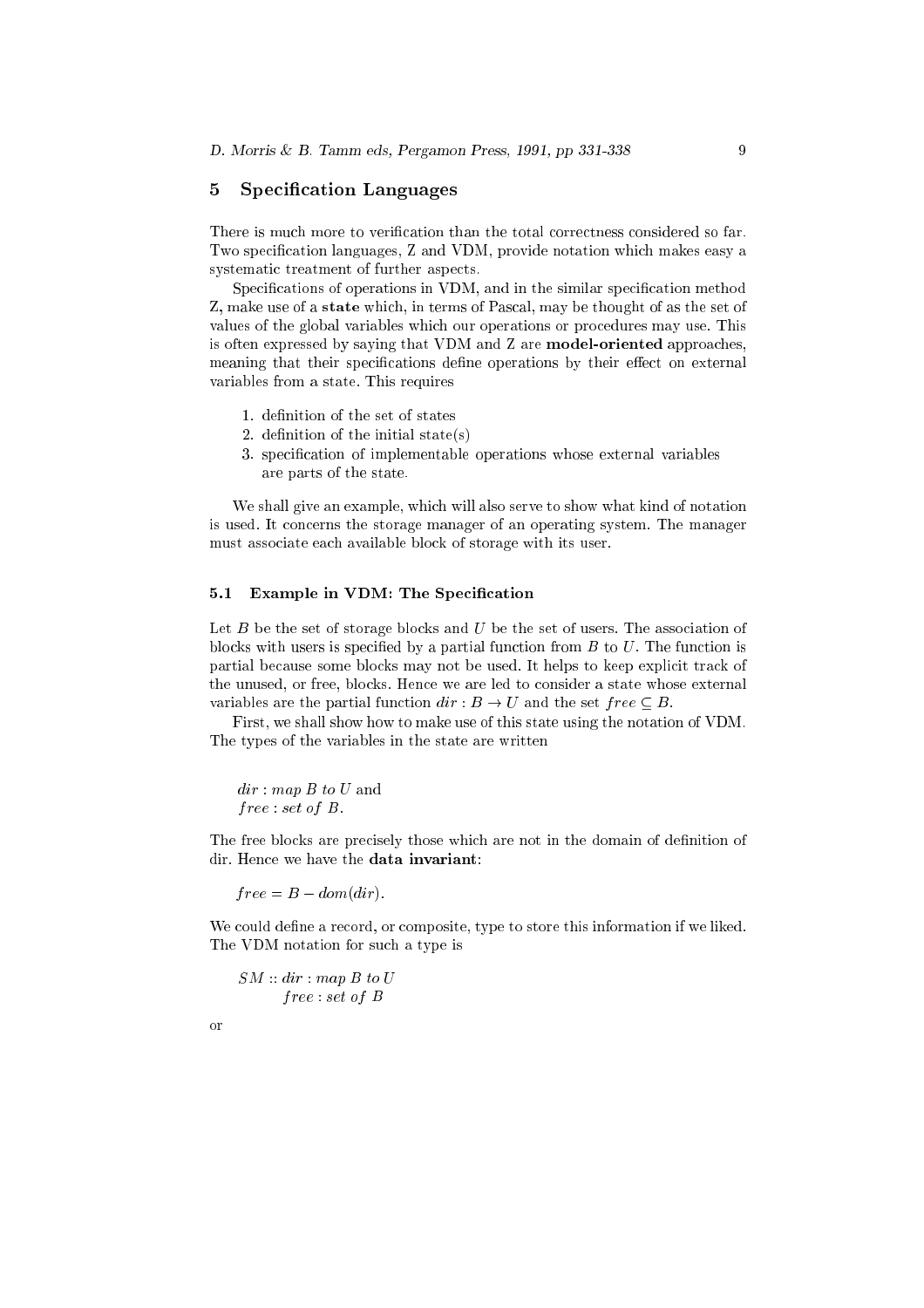$$
\begin{array}{rcl} SM & \underline{\triangle} & \textit{composite} \; SM \; \textit{of} \\ & \; dir: \mathit{map} \; B \; \textit{to} \; U \\ & \; free: \mathit{set} \; \textit{of} \; B \\ & \; end \end{array}
$$

where each value,  $sm:SM$ , must satisfy the data invariant

$$
inv-SM(sm) \triangleq free(sm) = B - dom(dim)).
$$

(The symbol  $\Delta$  is shorthand for "is defined by".) The initial state, with no blocks allocated, has  $dir = \emptyset$  (the empty map) and  $free = B$ .

Consider the operation,  $REGUEST$ , which finds an unused block b for a user  $u$  (and updates  $dir$  and  $free$  appropriately). We specify it by using a heading, rather like a function head in Pascal, which shows the names and types of the inputs and outputs. We then list the external variables from the state whi
h the operation uses. These are marked  $rd$  if they are read only or  $wr$  if they may also be written to or changed. Finally we write a pre-condition which must be satisfied by the inputs and state values before the operation is done and a postondition which must be satisfied by the outputs and state variables after the operation is done. The postondition is likely to have to refer to the values of the inputs and values of state variable before the operation is done. To distinguish values of state variables before and after the operation we de
orate the previous values with a hook. This decoration is only necessary in post-conditions since pre-conditions can only refer to initial state values. The specification of  $REQUEST$  may be written in this style as follows.

$$
REQUEST(u: U) b : B
$$
  
ext wr dir : map B to U  
ext wr free : set of B  
pre  $free \neq \emptyset$   
 $\rightarrow$   
post b \in free \land free = free -{b}  
 $\rightarrow$   
 $\land$  dir = dir  $\dagger$  {b  $\rightarrow$  u}

In this specification we implicitly assume that dir and free satisfy the datainvariant:  $free = B - dom dir$ ). † is the override operator which here gives precedence to the new association of  $b$  with  $u$  rather than any previous association given by  $dir$ . In this case we could equally well have used  $\cup$  but it would then not have been so clear that our new value for  $dir$  is still well-defined.

#### 5.2 Example in VDM: Proof Obligations

Such a specification immediately gives rise to a proof obligation. We must prove that the operation is **implementable**. This does not usually mean writing a computer program which satisfies the specification but one should show that, given a state and input satisfying the preondition, there is a state and output

 $10$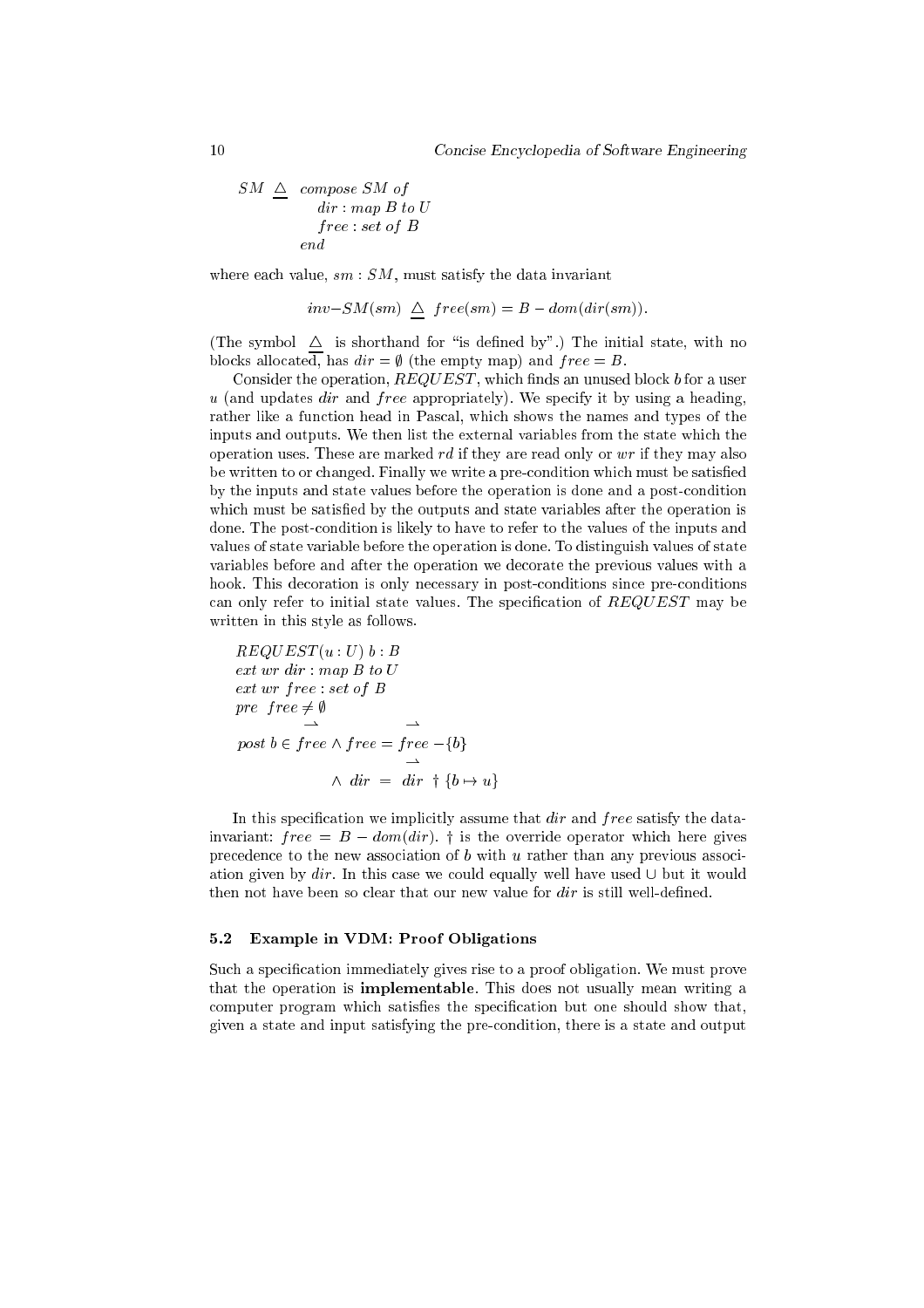satisfying the post-condition. In particular one must show that the resulting state does not ontain variables whi
h fail to satisfy the appropriate data invariants. In our example this entails showing that  $free = B - dom dir)$  still holds after the operation  $REQUEST$  is performed.

We usually start with an implicit specification which is very abstract and does not say how to implement the operation, merely what it should do. This has great advantages. Such a specification is likely to be more concise than an explicit definition which contains implementation detail. It also is more adaptable, leaving us free to change the actual types and algorithms used in an implementation without having to rewrite our specification from scratch. Nevertheless we shall have to make our specification more concrete in order to make sure that an implementation really does satisfy the specification. This process, which usually proceeds in several steps, is called data-reification. In our example we would probably not be able to use sets to implement *free* or functions in order to implement dir but might have to use some sort of list and list of pairs respectively. We first define a new type for storing information about the storage manager and then rewrite the specifications of our operations,  $REQUEST$  etc., to suit this new type. In order to show that this reification step has worked properly we must dis
harge several more proof obligations.

First we must show that our new type ontains at least one representative for each member of our previous storage manager type  $SM$ . If we can show this than our new type is called an adequate representation of  $SM$ .

Then we must prove various properties of our new operations. First they must be shown to be implementable. Then we must show that our new operations orrespond to the old ones. A proof of such a property is called an implementation modelling proof.

Without going into detail about what an implementation modelling proof entails, we should note that it is onsiderably harder if the original type ontains two different elements which are not distinguishable by any finite sequence of its operations. This undesirable property is alled implementation bias. In our example  $SM$  is unbiased but our new type is likely to be biased since there are several lists with the same elements as any given set free with more than one element, and we do not wish to distinguish between them. The absen
e of bias in  $SM$  allows us to define the correspondence between the new type and  $SM$  by means of a function from the new type to  $SM$ . This function is called a **retrieve** function. The presence of a retrieve function makes implementation modelling proofs simpler and also gives us a simple criterion for adequacy, namely that the retrieve function should map the new type onto SM.

#### 5.3 The Same Example in Z: The Specification

The specification language Z is a variant of VDM notation. It uses a generalisation of set comprehension notation,  $\{x \in T | P(x)\}\$ , called the **schema**. A schema S has form  $S \triangle [declarations] predicate]$  and is usually written vertically.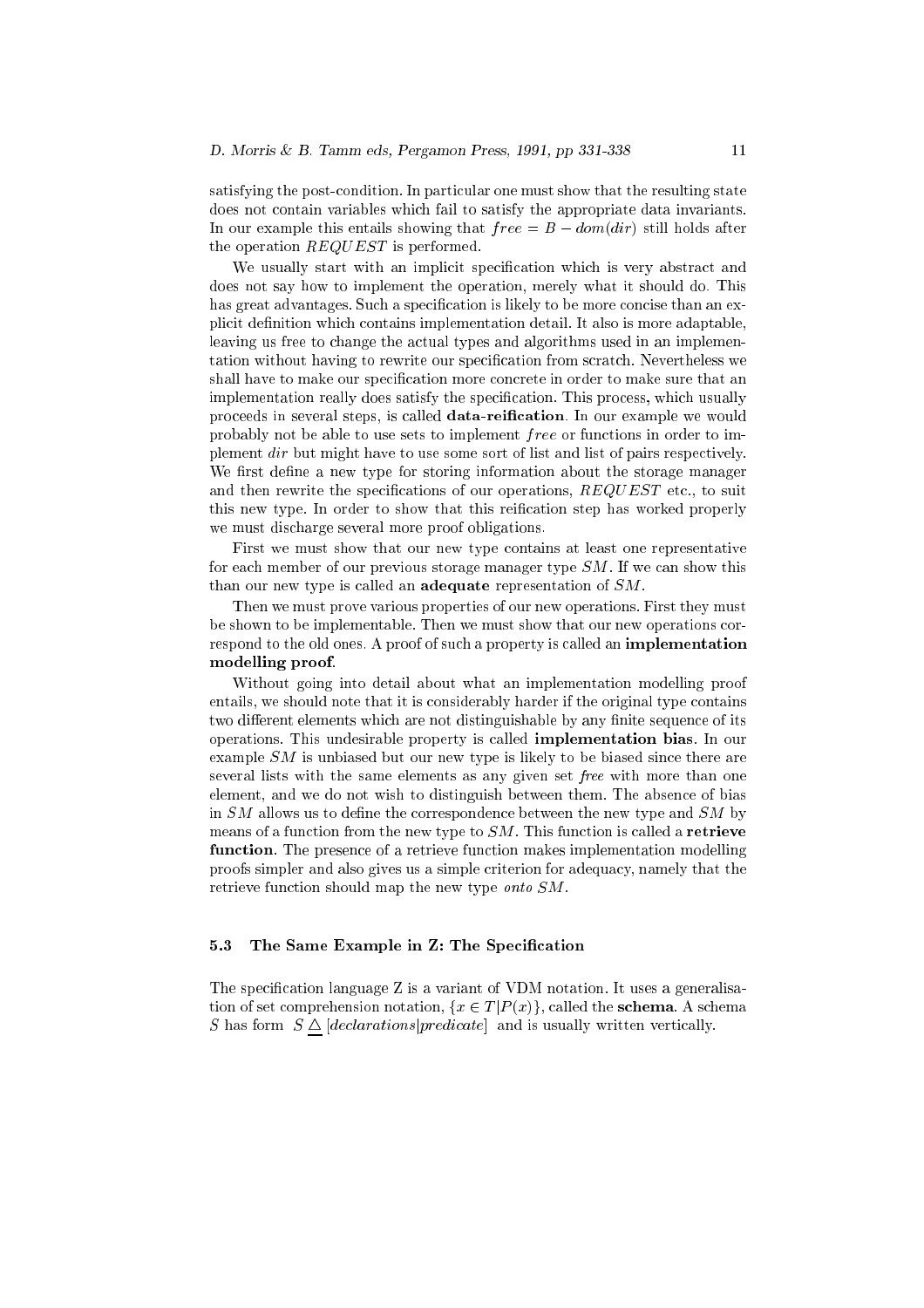

Such a schema may be used to define a composite type by putting the fields of the type in the de
laration part and the data-invariant in the predi
ate part. Thus our storage manager type  $SM$  can be defined by:

$$
S
$$
\n
$$
dir: B \to U
$$
\n
$$
free: \mathbb{P}(B)
$$
\n
$$
free = B \setminus dom(div)
$$

The notation used by Z is often more like standard mathemati
al notation than is the notation of VDM. For example the type of dir is written  $B \to U$ (sometimes with a line through the arrow to stress that we are using partial functions) instead of map  $B$  to  $U$ , and the power set of  $B$  (i.e. the set of its subsets) is written  $\mathbb{P}(B)$  instead of set of B.

S
hemas are more versatile than the example above suggests; they may be used not only for defining composite types but also for specifying operations. The following de
oration onventions are used:

Decoration with ! denotes an input to an operation. Decoration with ? denotes an output from an operation. De
oration with <sup>0</sup> denotes a state after variable.

For example, if  $s$  is the value before an operation then  $s$  -is the value afterwards.  $\mathop{\mathrm{Both}}\limits$  s and  $\bar{s}$  must be declared in a schema defining an operation involving  $\bar{s}$ because the predicate part of the schema must show how s is changed by the operation (even if there is no change and  $s = s$  ).

The schema specifying our operation  $REQUEST$  is: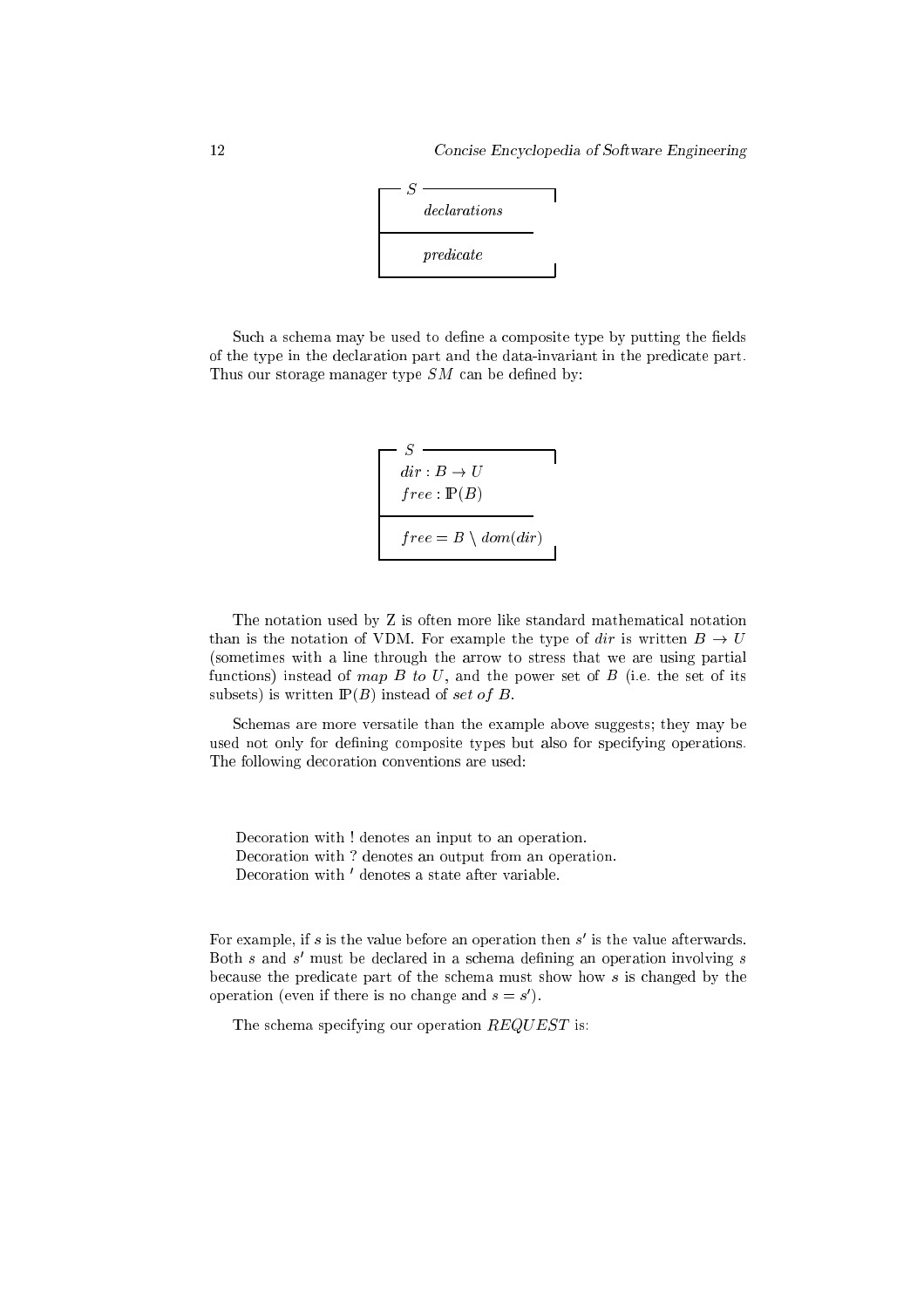```
REQUEST
air, \, arr: D \rightarrow U\textit{tree}, \textit{tree} : \mathbb{F}(D)f references to the B domain \mathcal{C}\text{tree} = B - \text{dom}( \text{arr} )\cdots . \cdots . \cdotsb! 2 f ree ^
tree = tree - 30! A
air = arr \leftrightarrow 30: \rightarrow u.
```
Note that the override operator is now written  $\oplus$ . The predicate part of this schema could be simplified. For example it follows from  $b \in free$  that  $free \neq \emptyset$ .

There is a rich schema calculus for combining schemas and making specifications look acceptably concise. For example, a schema may have other schemas in its de
laration part. The onvention is that if S has s
hema T in its de
laration part then we may expand  $S$  by merging the declarations of  $T$  with those explicitly present in  $S$  and anding the predicate part of  $T$  with the explicit predicate part of S.

Hence the following definitions:

$$
\begin{bmatrix}\nSM' \\
\frac{dir': B \to U}{free': \mathbb{P}(B)} \\
\frac{free': \mathbb{P}(B)}{free' = B - dom dir'}\n\end{bmatrix}
$$

and



i.e.